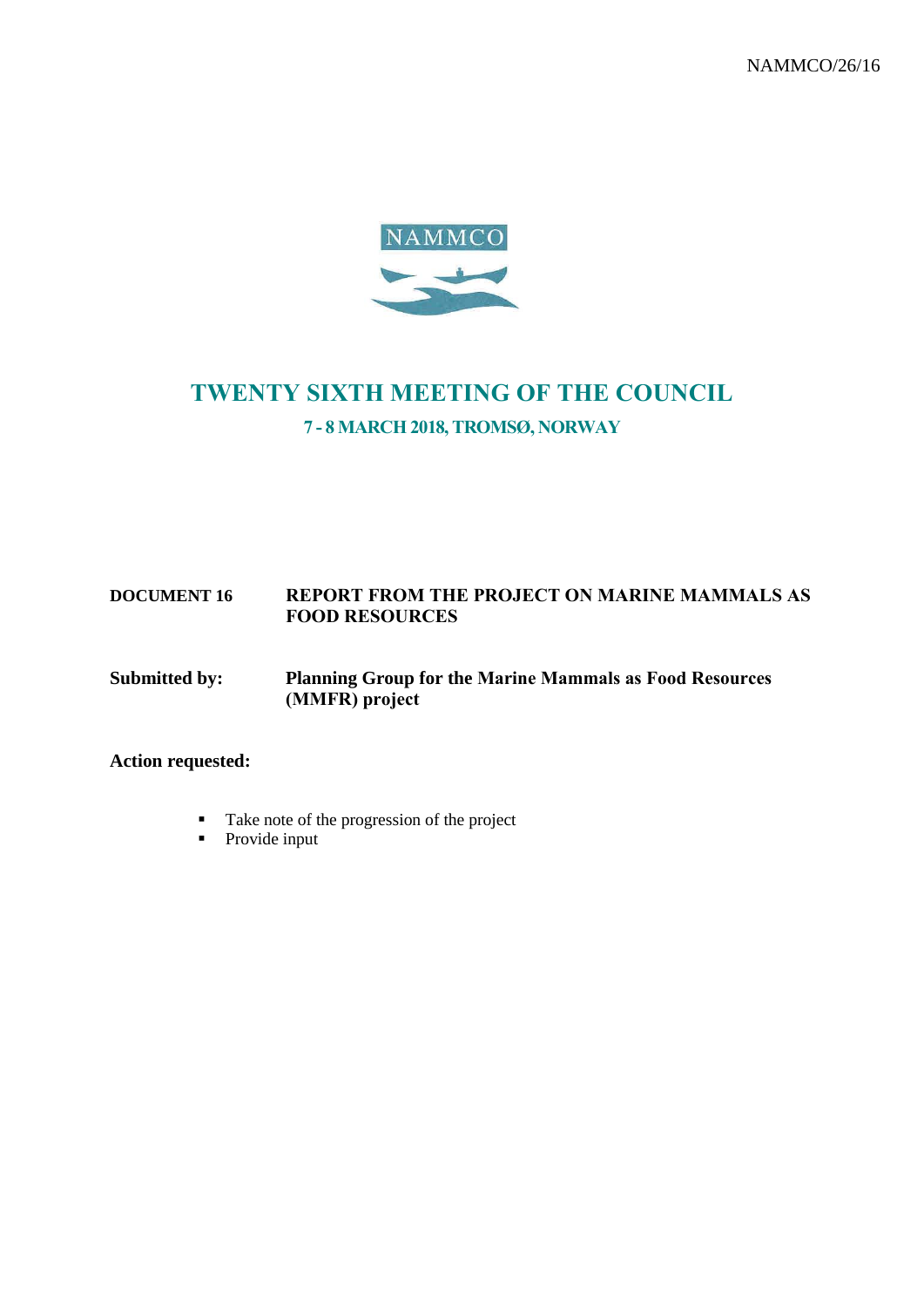### REPORT FROM THE PROJECT MARINE MAMMALS AS FOOD RESOURCES

#### **1. INTRODUCTION**

The Ministerial Meeting in 2012 emphasised the importance of an increased focus on marine mammals as a food resource. A Planning Group (PG) was established at NAMMCO 21 (September 2012) to progress on this issue.

The PG outlined two main parts in the project – firstly, production of a background document reviewing and compiling the existing material on the topic, and secondly, communicating the message. The second part required a communication strategy involving experts in communication to develop the message. The development of background document started in in May 2015.

## 2. SUMMARY OF ACTIVITIES SINCE NAMMCO 25 (APRIL 2017)

• Meeting of the PG:

November 3, present: Jóannes V. Hansen (FO), Amalie Jessen (GL), Geneviève Desportes and Charlotte Winsnes (Sec).

- Organisation of a Breakout Session at the Arctic Circle in October in Reykjavík, Iceland, together with NTI and WWF (See Doc NAMMCO/26/17 for details): , *"Arctic sealing: threat or blue prospect" with a presentation from Desportes: "Is Arctic sealing responsible in an ecosystem perspective".* The BOS was attended by ca. 120 people of different backgrounds. The Inuit regions of Canada and Alaska were resented as participants.
- Participation at several conferences/events, with presentations on different aspects of marine mammals as food resources.
- Initiation of the life cycle assessment pilot project, comparing the ecological cost of consuming locally hunted seals contra alternative imported protein sources in Greenland.

### 3. STATUS OF THE PROJECT

#### 3.1 Part I. Background document

The background document titled "*Marine Mammals: a Multifaceted Resource*" was completed and posted on the new website in April 2017. An executive summary/appetiser/trailer will be added to the document.

The document was to be considered more like a white paper and not intended for publication. It was, however, reviewed and complemented by various persons, who strongly recommended that it be published. The Secretariat is presently updating the document. The PG agreed that it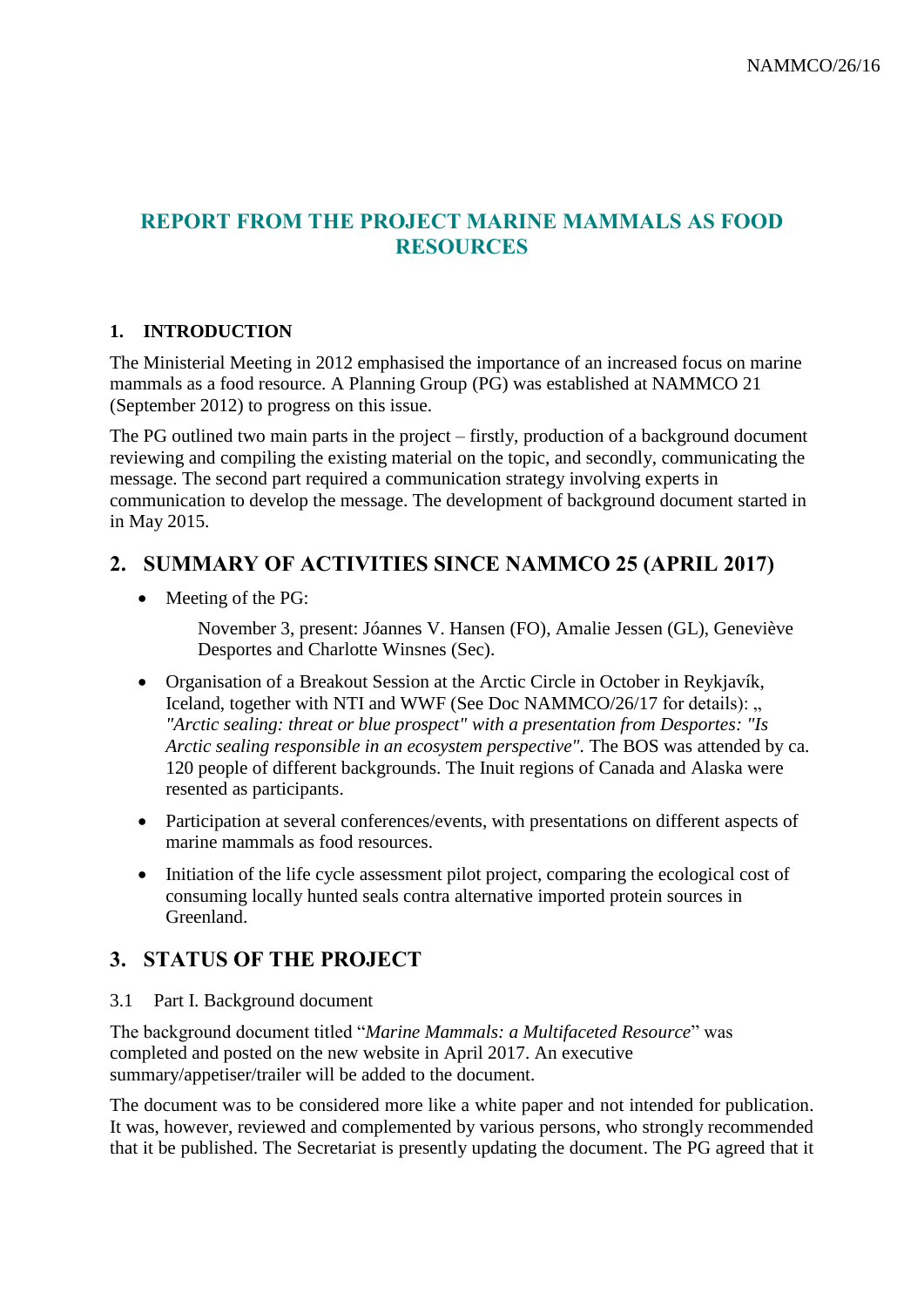would be a good idea to publish the background document and recommended to investigate the possibilities of publishing it in the IGWIA journal.

The document is extensively displayed and referenced on the website, and the content has been used as background for several presentations. The Greenland Ministry of Fisheries, Hunting and Agriculture has decided to translate part of the document for inclusion on their website.

#### 3.2 Part II. Communication strategy

Different aspects of the project were presented at different fora (Table 1).

The PG agreed that it might be worth attending fora like the World Seafood Congress (WSC) as they represent fora that are quite different from what NAMMCO normally attends and as such the outreach effect may potentially be higher. For this kind of activities to have any real effect, it was likely beneficial to attend more than one time. Any attendance at future WSC should explore possibilities for coordination with other projects such as the "Arctic as a food producing region".

The kid/youth focus, with development of a special site on the website and special teaching material, was not developed so far. However, the Secretariat had contacted Tromsø University and Tromsø teacher Seminaries in an effort to get them interested in a kid/youth project, but with no success until now. This effort will be continued in the future.

The PG felt that it was important to target this age group and hoped that the idea would be followed up by NAMMCO. The Secretariat was encouraged to continue its efforts to engage with the teacher schools and communication (any kind) departments of universities/high schools.

#### 3.3 Life Cycle Assessment (LCA) analysis

An interesting side effect of the attendance to the WSC was meeting with a Swedish LCA expert. *Life-cycle assessment<sup>1</sup> (LCA, also known as life-cycle analysis, eco-balance, and cradle-to-grave analysis) is a technique to assess environmental impacts associated with all the stages of a product's life from raw material extraction through materials processing, manufacture, distribution, use, repair and maintenance, and disposal or recycling. LCAs can help avoid a narrow outlook on environmental concerns by:*

- *Compiling an inventory of relevant energy and material inputs and environmental releases;*
- *Evaluating the potential impacts associated with identified inputs and releases;*
- *Interpreting the results to help make a more informed decision.*

The PG agreed that it would be interesting to do this kind of analysis for marine mammal products from the different NAMMCO countries and compare with alternative products. The PG agreed that the remaining money on the budget for 2017 should be used to initiate a small pilot Life Cycle Assessment project.

The Swedish Institute RISE has been contracted to conduct the LCA pilot project. The pilot project is started and will compare the ecological cost of consuming seal meat and imported

1

<sup>&</sup>lt;sup>1</sup> Wikipedia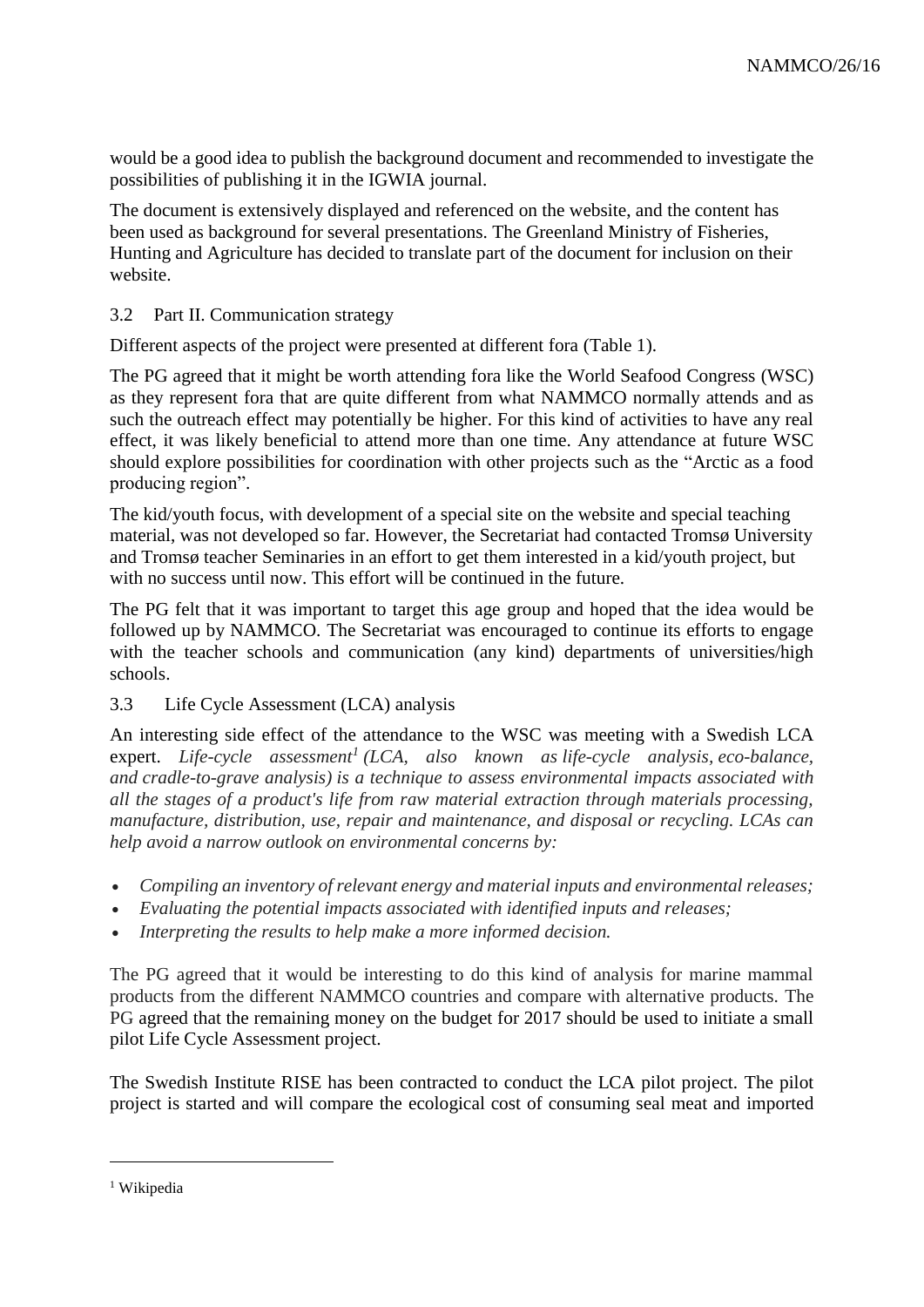chicken/pork meat in Greenland. A short description of the project and its status can be find in appendix 1.

| <b>Dates</b>     | <b>Meeting and</b><br>organisateur                                                                                                                               | <b>Venue</b>         | <b>NAMMCO</b><br><b>Staff</b> | <b>Input from NAMMCO staff</b>                                                                                                                     | <b>Screening of</b><br><b>Angry Inuk</b> |
|------------------|------------------------------------------------------------------------------------------------------------------------------------------------------------------|----------------------|-------------------------------|----------------------------------------------------------------------------------------------------------------------------------------------------|------------------------------------------|
| May              |                                                                                                                                                                  |                      |                               |                                                                                                                                                    |                                          |
| 09               | Conference on Sustainable<br>Utilisation, Arctic Group to<br>Danish Parliament                                                                                   | Copenhagen           | <b>CW</b>                     | Presentation: "NAMMCO 25 years - role, experience<br>and responsibility", MMFR project mentioned                                                   |                                          |
| <b>September</b> |                                                                                                                                                                  |                      |                               |                                                                                                                                                    |                                          |
| $10 - 13$        | World Seafood Congress 2017                                                                                                                                      | Reykjavik, Iceland   | GD                            | Presentation: "Sealing and Whaling and Blue Growth:<br>Coherence or paradox?"                                                                      |                                          |
| <b>October</b>   |                                                                                                                                                                  |                      |                               |                                                                                                                                                    |                                          |
| $13 - 15$        | <b>Arctic Circle Assembly</b>                                                                                                                                    | Reykjavik, Iceland   | <b>GD</b>                     | NAMMCO/NTI/WWF BOS: "Arctic sealing: threat or<br>blue prospect" - GD presentation: "Is Arctic sealing<br>responsible in an ecosystem perspective" | yes                                      |
| $22 - 27$        | Society for Marine Mammalogy<br>Biennial                                                                                                                         | Halifax, Nova Scotia | JP, GD                        | NAMMCO Booth a.o. with presention of leaflet "No<br>food - or?" and the summary of the booklet "Marine<br>Mammals - a Multifaceted Resource"       |                                          |
| November         |                                                                                                                                                                  |                      |                               |                                                                                                                                                    |                                          |
| 08               | Nordistmødet, NCM                                                                                                                                                | Oslo, Norge          | GD                            | Presentation: "Contributing to a Sustainable North -<br>NAMMCO"; MMFR project mentionned                                                           |                                          |
| 29               | How can we support indigenous<br>people's sustainable hunt in the<br>Arctic? The initiative of a QR<br>Code for Seal Skin, EP<br>The initiative of a QR Code for | Brussels, Belgium    | GD                            | Presentation: "Arctic Sealing, a blue activity?"                                                                                                   |                                          |
| 30               | Seal Skin: Greenland<br>representation                                                                                                                           |                      |                               |                                                                                                                                                    |                                          |
|                  | Think.DK                                                                                                                                                         | Copenhagen, Denmark  | <b>GD</b>                     | Presentation: "Is Arctic Sealing responsible in an<br>Ecosystem Perspective?"                                                                      | yes                                      |
| <b>December</b>  |                                                                                                                                                                  |                      |                               |                                                                                                                                                    |                                          |
| $07 - 08$        | Norwegian Small Whalers Union Svolvær, Norge                                                                                                                     |                      | <b>CW</b>                     | Presentation: "25 år med NAMMCO - hva er<br>oppnådd?"; MMFR project mentionned                                                                     |                                          |
| 17               | Human Rights Cultural Festival,<br>European Master on Human<br>Rights and Democratisation                                                                        | Venice, Italy        | GD                            | Presentation: "Arctic Sealing - an Ecosystem<br>Perspective"                                                                                       | yes                                      |

**Table 1. Communication events related to the MMFR project**

### 4. BUDGET

The accounting for 2017 and budget for 2018 is presented in Table 2.

The project is due to deliver its final report to the Nordic Council of Ministers in December 2018.

### **CONCLUSION**

The PG agreed that the main goals of the project were successfully reached and agreed to finalise the project by the end of 2017, except for a LCA analysis, which will therefore constitute the last part of the project.

It was also agreed that instead of developing entirely new presentations and try to tune them for different target groups, the Secretariat would make the exiting presentations available on the website for all interested parties to use as they see fit.

The PG agreed that it was important to continue to flag marine mammals as food resource. The convening of events such as BOS was encouraged, and it was recommended that the next such event should focus more on the human dimension and storytelling through interventions by the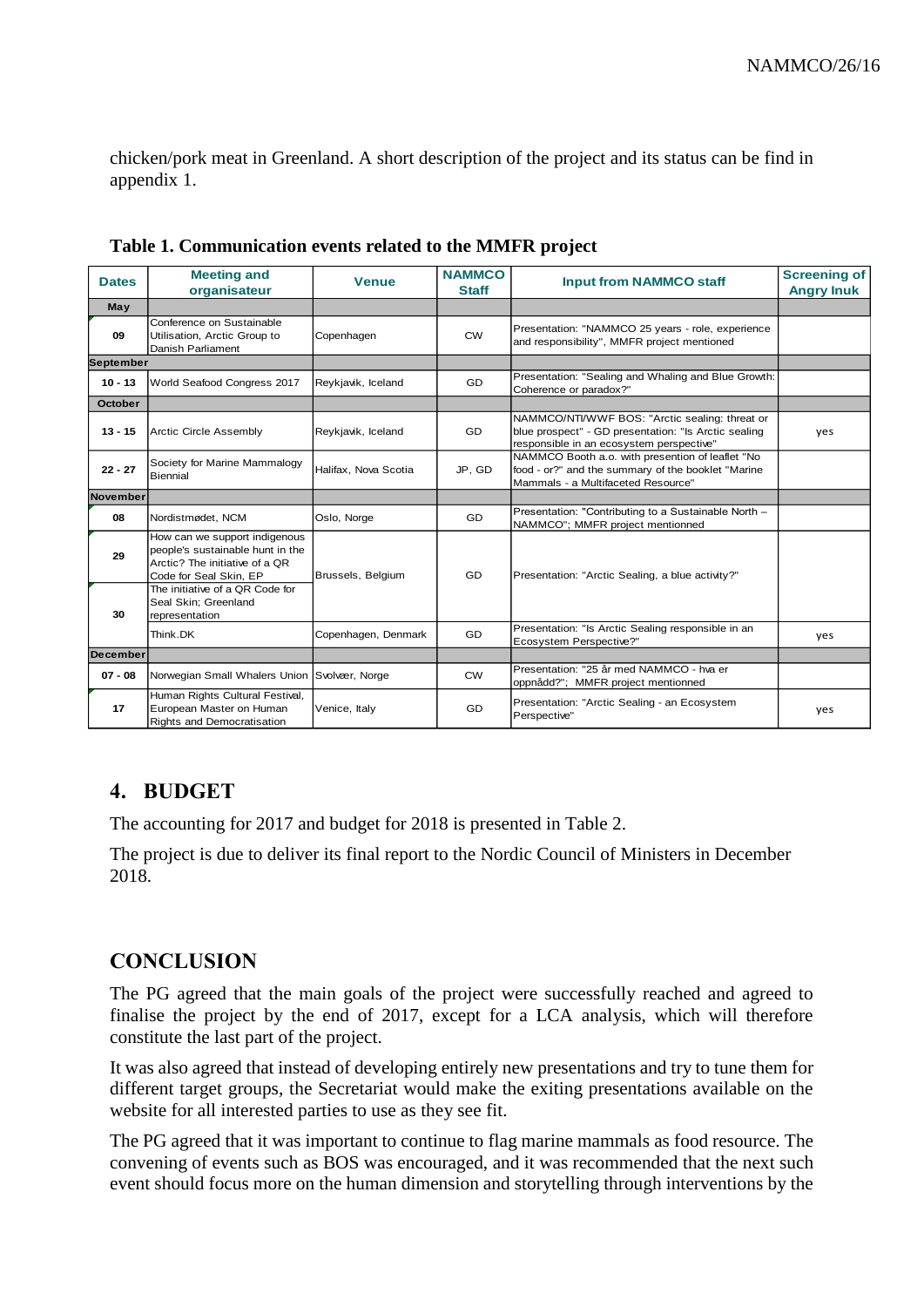hunters and stake holders themselves more than managers/scientists. One should also explore the possibilities for a food event based on marine mammals.

The planning group agreed to recommend to Council:

- To consider the project as finalised, except for the LCA analysis.
- To continue with organising side events or meetings/conferences with an emphasis on marine mammal as food resource, in particular from a story telling perspective.

#### **Table 2: Project accounting 2017 and budget 2018**

|                                                     | <b>Notes 2017</b> | <b>Accounts 2017</b> |         | Budget 2018 |
|-----------------------------------------------------|-------------------|----------------------|---------|-------------|
| <b>Funding</b>                                      |                   |                      |         |             |
| NAMMCO salaries                                     |                   |                      | 200,000 | 100,000     |
| NAMMCO general MMFR                                 |                   |                      | 100,000 |             |
| Nordic Council of Ministers                         |                   |                      |         | 36,000      |
| ISI - Greenland                                     |                   |                      |         |             |
| Transferred from previous year                      |                   |                      | 159,538 | 120,712     |
| <b>Total funding</b>                                |                   |                      | 459,538 | 256,712     |
| <b>Expenses</b>                                     |                   |                      |         |             |
| <b>Staff salaries</b>                               |                   |                      | 200,000 | 100,000     |
| Planning group meetings                             |                   | 1                    | 26,321  |             |
| Stine Leth-Nissen - summary of background doc       |                   | 2                    | 13,856  |             |
| Language editing of background document             |                   |                      | 5,174   |             |
| <b>Arctic Circle</b>                                |                   | 3                    | 45,775  |             |
| Printing and development of leaflet                 |                   |                      | 4,567   |             |
| <b>World Seafood Congress</b>                       |                   | 4                    | 20,973  |             |
| Stine Leth-Nissen - contract work MMFR presentation |                   | 5                    | 4,000   |             |
| Meeting in EU, Brussels                             |                   |                      | 12,730  |             |
| Venice Cultural Festival                            |                   |                      | 5,160   |             |
| Miscelaneous                                        |                   |                      | 270     |             |
| Life Cycle Assessment project                       |                   |                      |         | 145,000     |
| Updating and publication of background document     |                   |                      |         | 11,712      |
| <b>Total expenses</b>                               |                   |                      | 338,826 | 256,712     |
| Result                                              |                   |                      | 120,712 |             |

#### **NOTES 2017:**

**1:** meeting November travel AJ+JH+CW

**2: c**ontract work

**3:** registration and travel expenses GD + invited speakers and moderator

**4:** registration fee and travel expenses GD

**5: c**ontract work presentation